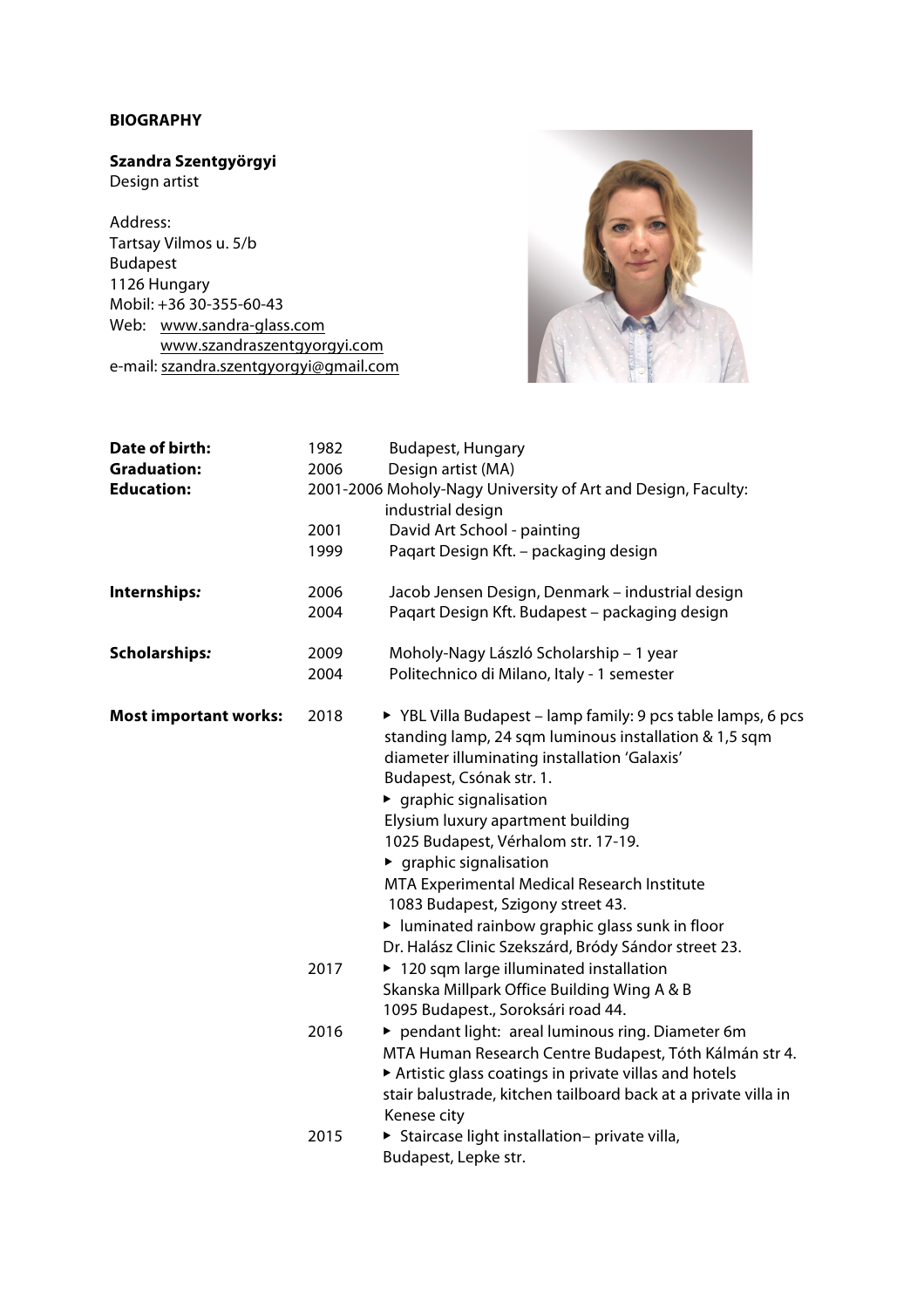|                      |      | ▶ pendant lamp at the Teampannon Architect Studio<br>Budapest, Veres Pálné str. 7.                                     |
|----------------------|------|------------------------------------------------------------------------------------------------------------------------|
|                      |      | Establishing the Sandart & Co Kft. company focus design<br>and production of artistic lamps and luminous pieces of art |
|                      | 2014 | $\blacktriangleright$ pavements and bar,                                                                               |
|                      |      | Waberer's Holding office of the president                                                                              |
|                      |      | Budapest, Kossuth square 18.                                                                                           |
|                      |      | ▶ glass graphics of a translucent partition                                                                            |
|                      |      | Dr. Halász Clinics, Szekszárd city, Bródy Sándor str. 23.                                                              |
|                      | 2013 | • graphic glass covers and glass doors                                                                                 |
|                      |      | Wellness Hotel Arany Bárány                                                                                            |
|                      |      | Zalaegerszeg city, Széchenyi square 1.                                                                                 |
|                      | 2012 | $\triangleright$ arched graphical cover of a lift in a private villa,                                                  |
|                      |      | Budapest, Bérc str.                                                                                                    |
|                      |      | ▶ graphical glass door, graphical glass cupola,                                                                        |
|                      |      | residence of the Embassy of the Saudi Kingdom                                                                          |
|                      |      | Budapest, Cédrus str. 5.                                                                                               |
|                      |      | Graphical glass parapet, cover, mirror                                                                                 |
|                      |      | Dom Folklore Store                                                                                                     |
|                      |      | Budapest, Hercegprímás str. 7.                                                                                         |
|                      | 2011 | ► covers of illuminated pillars, wall covers, bars Buddha Bar                                                          |
|                      |      | Hotel Budapest, Ferenciek square                                                                                       |
|                      |      | • graphics glass partition wall and graphics glass wall                                                                |
|                      |      | covers, Paediatric Clinic Budapest                                                                                     |
|                      |      | Zsókavár str. 42-44.                                                                                                   |
|                      |      | ► LCD graphic glass wall, graphic glass partition wall                                                                 |
|                      |      | Office of the president of Waberer's Holding                                                                           |
|                      |      | ► graphic glass covers - private villa                                                                                 |
|                      |      | Budapest, Mártonlak str.                                                                                               |
|                      | 2010 | $\triangleright$ Establishing the company Enigmaglas Kft. for the design                                               |
|                      |      | and the production of graphically designed architectural                                                               |
|                      |      | glass elements                                                                                                         |
|                      |      | aerial illuminators at the cupola area, staircase, buffet                                                              |
|                      |      | <b>MOM Cultural Centre</b>                                                                                             |
|                      |      | Budapest, Csörsz str. 18.                                                                                              |
|                      | 2008 | ▶ graphical determination of the identity of several medical                                                           |
|                      |      | research institutions realised on glass at the Research Centre                                                         |
|                      |      | of the Budapest SOTE Medical University                                                                                |
|                      |      | Budapest, Tűzoltó str. 37-43.                                                                                          |
|                      | 2007 | Establishing the company Sandroza Kft. with focus of                                                                   |
|                      |      | interior design and corporate identity design                                                                          |
| <b>Publications:</b> | 2018 | Magyar Iparművészet                                                                                                    |
|                      |      | 2018/8 - stairway illuminated installation                                                                             |
|                      | 2017 | Octogon Deco                                                                                                           |
|                      |      | 2017/4 - stairway illuminated installation                                                                             |
|                      |      | Page 42-50, 'Intelligent & elegant' by Borsos Klára                                                                    |
|                      | 2017 | Octogon architecture & design<br>$2017/2 - 134$ <sup>th</sup> issue - 'MTA giant lamp ring', page 54-63,               |
|                      |      | 'Knowledge & revitalization', by Kovács Péter                                                                          |
|                      |      |                                                                                                                        |